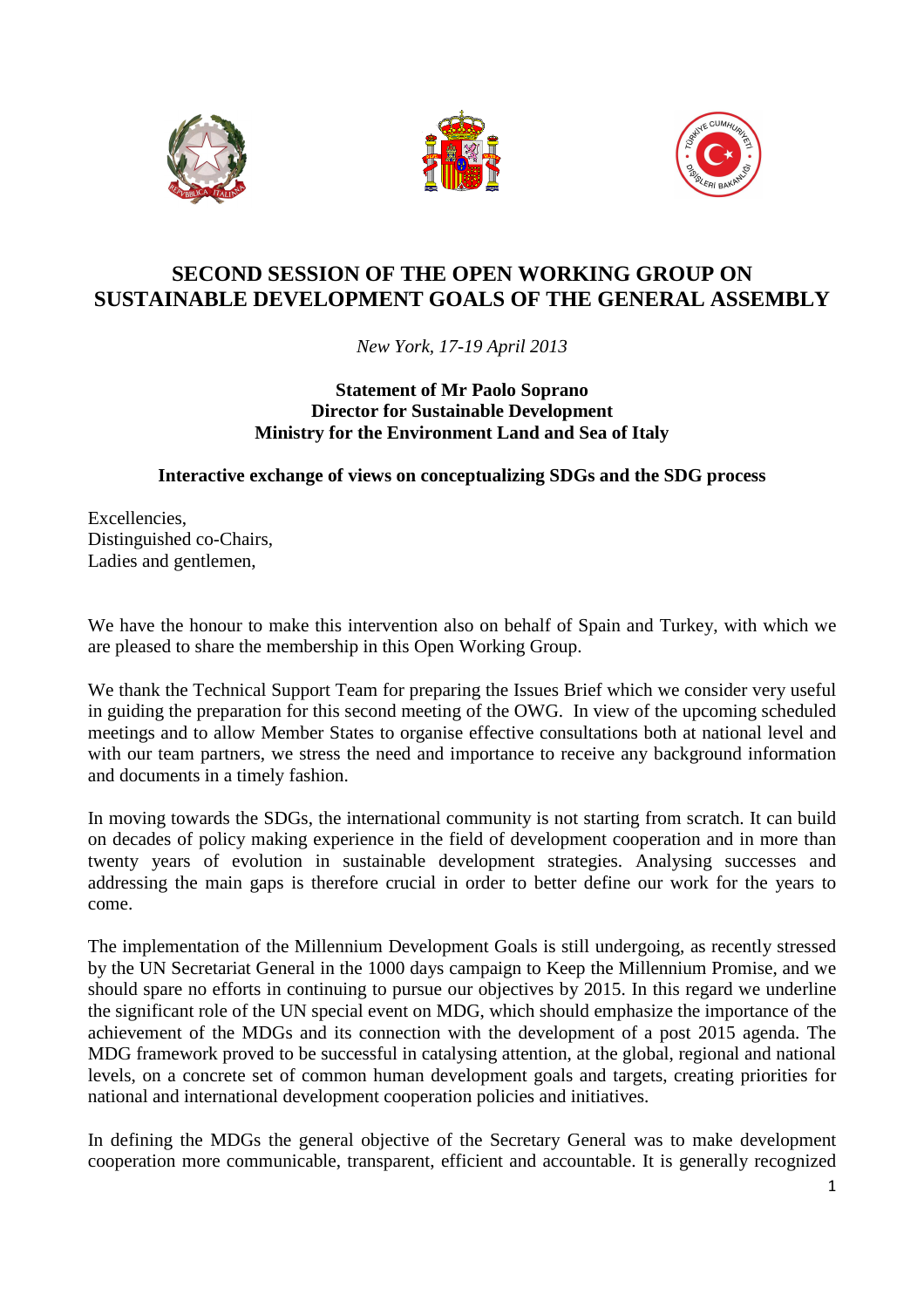that these objectives have been met. The global community has gained from the establishment of these goals and the UN development cooperation system has built upon them vigorously. On the other hand, not all the MDGs have been attained and progresses have been unevenly distributed not only between countries, but also within countries. The UN 2012 MDGs Report highlights several milestones, together with numerous projections on the challenges the world will be facing beyond 2015, including in crucial areas such as poverty eradication, hunger, child and maternal mortality, health, nutrition, biodiversity loss and gender equality.

We thank the co-chairs for this opportunity to exchange views on conceptualizing the SDGs and the SDG process.

Being cognizant of the increasingly interrelated social, economic and environmental challenges, the international community as a whole needs to thoroughly address these challenges through a coherent, integrated and comprehensive approach.

Distinguished Co-Chairs,

In preparing for this meeting, we have asked ourselves, also through national inter-ministerial consultations, three main questions.

- What is the added value in moving towards SDGs?
- What can we bring with us from the past experience and what do we need to define in order to make this exercise successful?
- What elements should we consider in order to facilitate a coherent integration in the post 2015 framework?

The initial answers that we could find are the following.

The process leading to the definition of Sustainable Development Goals represents an extraordinary opportunity to define a unified policy framework. It is widely recognized that one of the main flaws of the MDGs has been the inability to fully capture the inter-linkages among the goals, as each MDG has been dealt with on the basis of a "silos approach". An overarching framework is instead needed in order to tackle poverty and to advance sustainable development in its three dimensions, by promoting prosperity, wellbeing and progress within the existing planetary boundaries.

The major focus of MDGs is on basic human needs. The SDGs should go beyond basic human needs and aim at improving living standards through inclusive growth, increased employment, in particular through new green jobs, and decent jobs, improved income distribution, sustainable consumption and production and productive life expectancy.

Consistently, the Sustainable Development Goals should address key inter-linkages and crosscutting issues in order for them to represent a natural next step in the evolution of the development agenda. As the challenges are highly interdependent, the SDGs - through a new, more integrated and holistic approach - should provide for policy coherence and for the capacity to fully integrate the social, economic and environmental dimensions into the post-2015 development agenda.